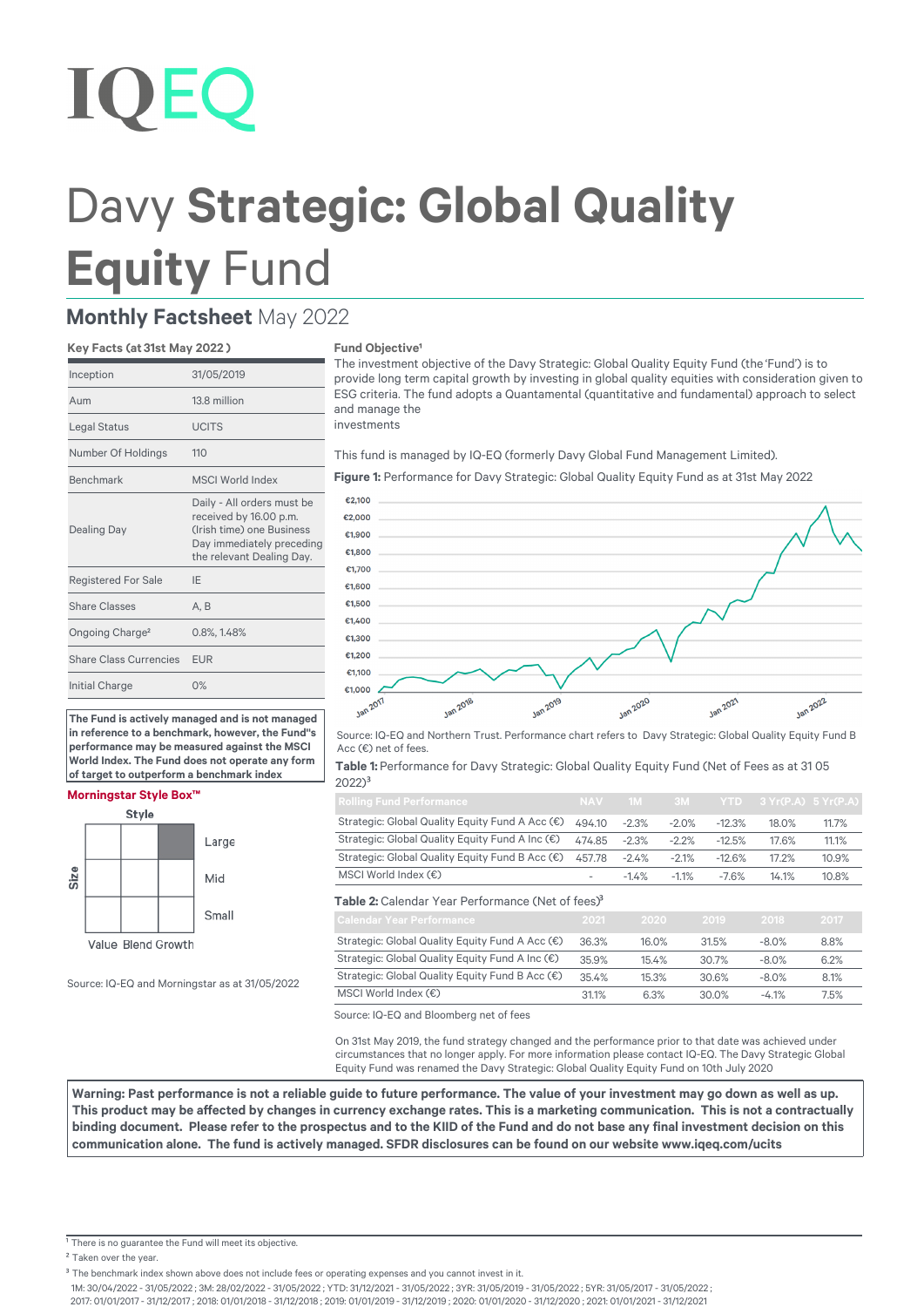Table 3 : Holdings<sup>4</sup>

#### **Figure 2:** Geographic Allocation (% Equity)<sup>4</sup>



| Asia Pacific ex-Japan     | 1.8%  |
|---------------------------|-------|
| <b>Europe ex-Eurozone</b> | 7.9%  |
| <b>Eurozone</b>           | 5.6%  |
| Japan                     | 5.6%  |
| <b>North America</b>      | 74.7% |
| UK                        | 4.5%  |

| <b>Top 10 Holdings</b> | % Equity |
|------------------------|----------|
| <b>ALPHABET INC</b>    | 5.0      |
| <b>MICROSOFT CORP</b>  | 5.0      |
| <b>APPLE INC</b>       | 4.9      |
| PROCTER & GAMBLE CO    | 24       |
| <b>VISA INC</b>        | 2.4      |
| <b>MASTERCARD INC</b>  | 2.2      |
| RIO TINTO GROUP        | 22       |
| HOME DEPOT INC         | 2.1      |
| JOHNSON & JOHNSON      | 2.0      |
| ROCHE HOLDING AG       | 1.9      |

#### **Figure 3: Sector Allocation (% Equity)<sup>4</sup>**



#### **Table 4:** Share Class Identifiers

| Share Class                                     | <b>Type</b>  | <b>ISIN</b>  | <b>SEDOL</b> | <b>Inception Date</b> |
|-------------------------------------------------|--------------|--------------|--------------|-----------------------|
| Strategic: Global Quality Equity Fund A Acc (€) | Accumulating | IEOOBRJL3K36 | BRJL3K3      | 12/12/2014            |
| Strategic: Global Quality Equity Fund A Inc (€) | Distributing | IEOOBRJL3L43 | BRJL3L4      | 12/12/2014            |
| Strategic: Global Quality Equity Fund B Acc (€) | Accumulating | IEOOBRJL3M59 | BRJL3M5      | 12/12/2014            |
|                                                 |              |              |              |                       |

Source: IQ-EQ and Bloomberg

**Warning: Past performance is not a reliable guide to future performance. The value of your investment may go down as well as up.**  This product may be affected by changes in currency exchange rates. This is a marketing communication. This is not a contractually binding document. Please refer to the prospectus and to the KIID of the Fund and do not base any final investment decision on this communication alone. The fund is actively managed. SFDR disclosures can be found on our website www.iqeq.com/ucits

 $\frac{4}{3}$  Weightings in holdings, geographic allocation and sector allocation are indicative only and may change subject to the discretion of the Fund Manager. Due to rounding, some totals may not equal 100%.